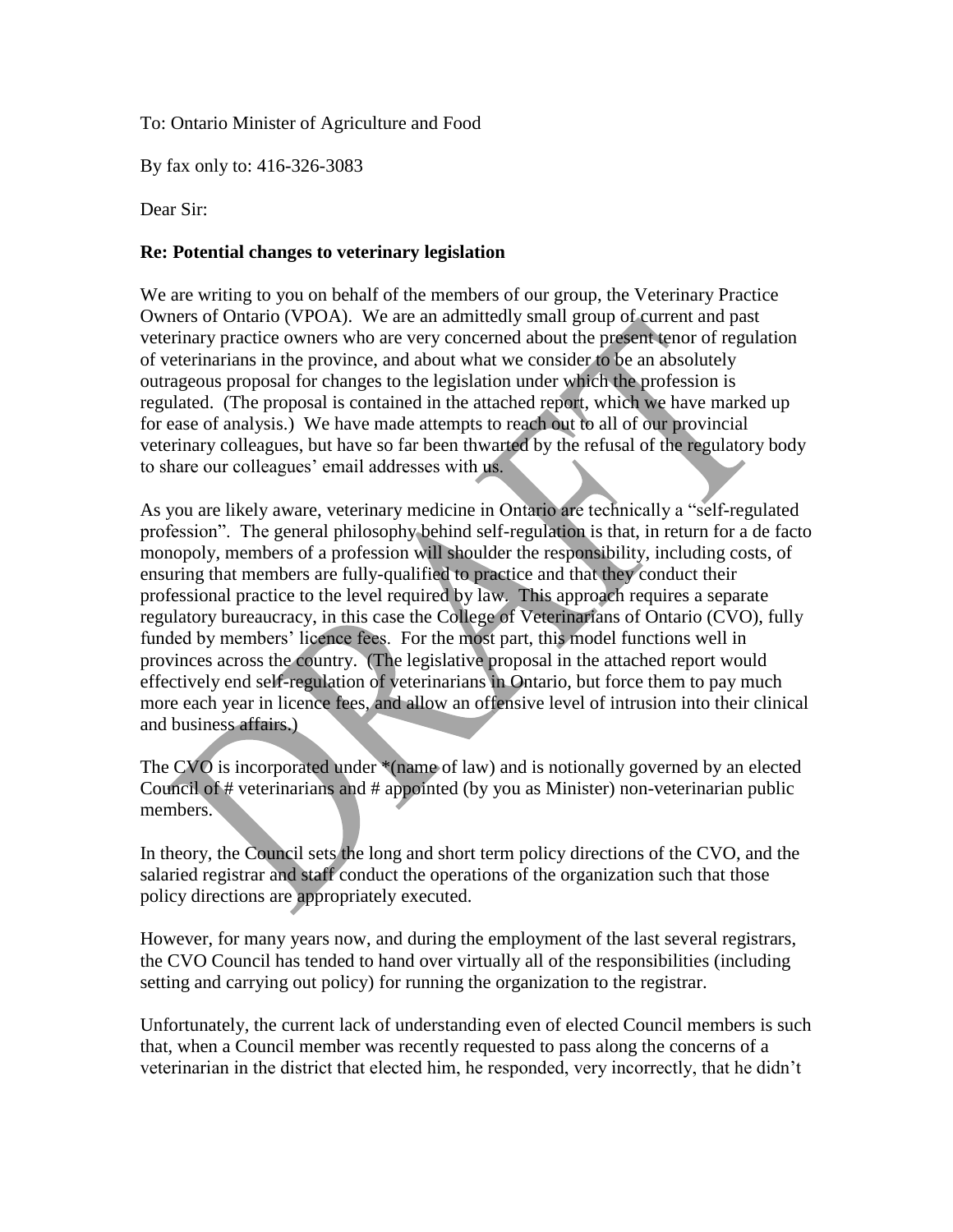represent veterinarians. (He presumably, and incorrectly, thought that he represented only the public.)

Ontario veterinarians are, to a degree, responsible for the Council members that they elect. However, it must be remembered that, for the most part, members spend their working days caring for animals and dealing with the many business and logistical issues of practice, and then go home to spend their precious little remaining time with their families. You may be aware that the majority of the profession is now young women with young families.

This means that, for good or bad, elected Council members may or may not be current with the real issues and challenges of modern practice.

Historically, this shortfall of knowledge and experience was often compensated for by the presence of an experienced veterinarian as registrar. This circumstance has changed (and, among self-regulated professions, veterinarians are not alone in this change) in that, rightly or wrongly, Council has sought out professional managers with no experience in the profession to run virtually all aspects of CVO affairs, and the professional education and knowledge that historically was present in the registrar's office is no longer.

Currently, the CVO is attempting to push through major legislative changes, almost solely on the premise that, because existing legislation is of essentially 1980s vintage, and for no other properly demonstrated reason, it must need replacing. The CVO has not even attempted to present any argument that the legislation is not effective in ensuring that veterinary medicine is practiced to a high standard in Ontario. Nor is the CVO attempting to make the argument that any other North American veterinary regulator is unable to provide effective regulation because of out-of-date legislation. The report very much leaves the impression that it is a "solution seeking a problem".

We believe that a brief consultation with any of your government lawyers with expertise in administrative and regulatory law will elicit the view that most administrative and regulatory law challenges come not from the legislation itself, but from the insufficient interpretation and application of the legislation. (We would also suggest that you seek from the same lawyer her/his view of the CVO handling of the Dr. Rekhi case, currently recently in the news regarding criminal charges.)

Ontario's veterinarians who are largely terrified (we are very comfortable that the word "terrified" is appropriate) of the CVO regulator. Unfortunately, in the current environment, the only appropriate response to any inquiry from the regulator is "call your lawyer". The legislative changes proposed in the attached report would only make already difficult circumstances worse.

While the CVO is notionally conducting a survey of public and members seeking a response to the attached report, we are not, at this point, comfortable that all received feedback is being properly recorded and publicly shared.